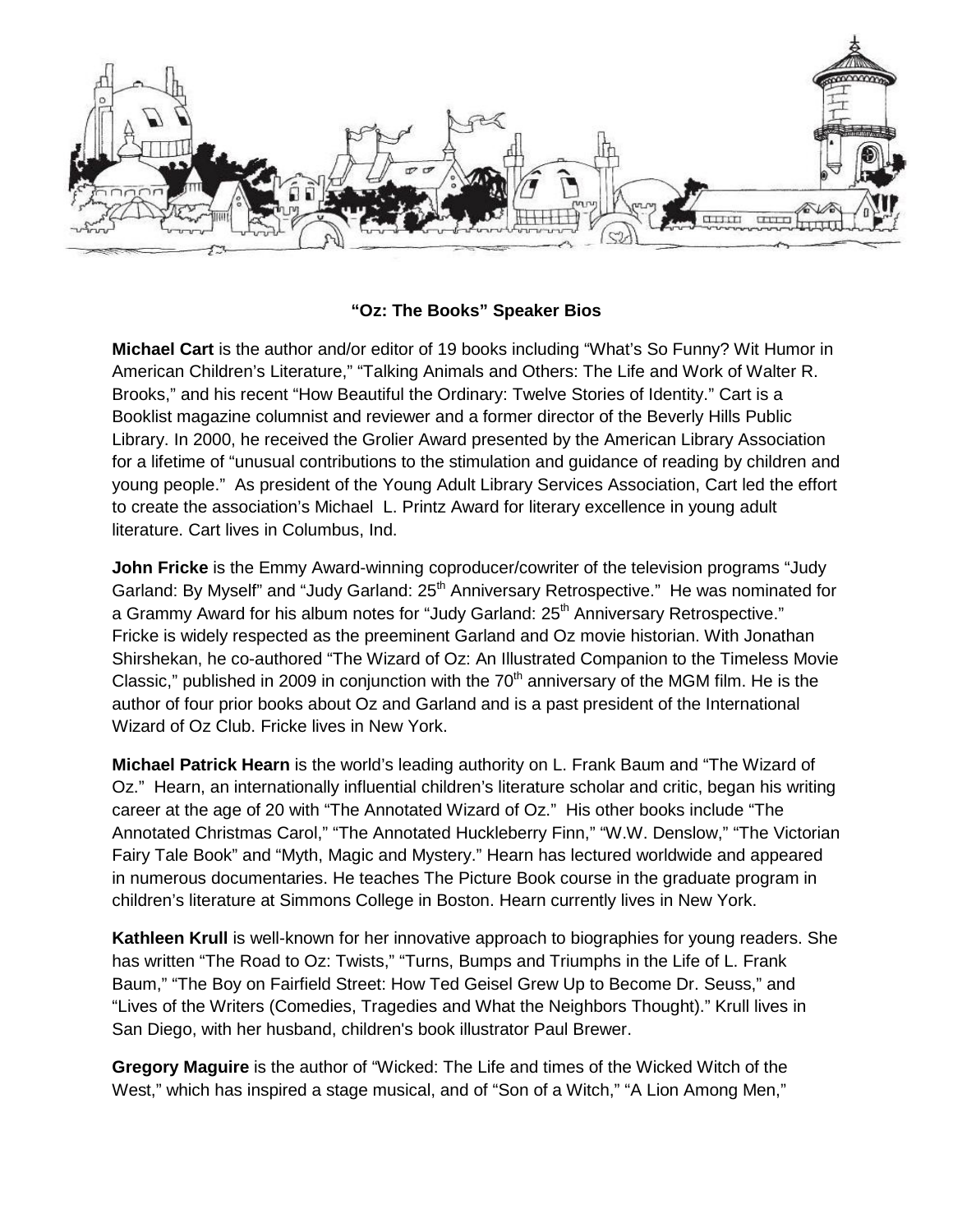"Confessions of an Ugly Stepsister," "Lost" and "Mirror." Maguire received his PhD in English and American Literature from Tufts University in 1990. He is a national figure in children's literature education and was a professor and associate director of the Center for the Study of Children's Literature at Simmons College. Since 1986, Maguire has served as co-director and founding board member of Children's Literature New England Inc., which promotes the significance of literature in children's lives.

**Dee Michel** is writing a book tentatively titled "Friends of Dorothy: Why Gay Men and Boys Love Oz." Michel has spoken on the topic at the Library of Congress, academic conferences, gay studies classes, Oz conventions and at Boston's GLBT Youth Pride rally. Exhibits of Michel's Oz collection, highlighting the gay connection, have been seen in academic and public libraries, and as part of a fine art show. His work has been discussed in the Village Voice, the New York Review of Books and other print, online and radio sources, and in academic works. Michel is a contributing editor to "The Baum Bugle" and the editor of the International Wizard of Oz Club's Web site. He lives in Northampton, Mass.

**Graham Rawle** is a British writer and collage artist, whose weekly "Lost Consonants" first appeared in The Guardian in 1990 and ran for fifteen years. He has produced other regular series for The Observer and the Sunday Telegraph Magazine based in London. He has written "Wonder Book of Fun," "Lying Doggo" and "Diary of an Amateur Photographer." Rawle's most recent book, an illustrated reinterpretation of "The Wizard of Oz", won Best Illustrated Book as well as 2009 Book of the Year at the British Book Design Awards. Rawle has lectured and exhibited internationally and teaches design and illustration at the University of Brighton in the United Kingdom. He lives in London.

**Eric Shanower** discovered the Oz books at six years old. He attended the Joe Kubert School of Cartoon and Graphic Art in Dover, N.J. His graphic novel "The Enchanted Apples of Oz" was published by First Comics in 1986, followed by four more volumes. A collection his novels, "Adventures in Oz," was issued by IDW Publishing in 2006. Shanower wrote and illustrated the children's novel "The Giant Garden of Oz" and " The Salt Sorcerer of Oz." He is writing scripts for Marvel Comics's new best-selling adaptations of the Oz books, with art by Skottie Young. Shanower is best known for his "Age of Bronze" series of graphic novels, retelling the Trojan War legend, which won the Will Eisner Comics Industry Award for Best Writer/Artist in 2001 and 2003. The second collection, "Age of Bronze: Sacrifice," was selected as one of the Best Books of the Year (2004) by Publishers Weekly. Shanower's work also has been published by DC Comics, Archie Comics, Random House, Nickelodeon magazine, Slave Labor Graphics, Books of Wonder and Star Wars Insider. He lives in San Diego.

**Dr. Sally Roesch Wagner,** executive director of the Matilda Joslyn Gage Foundation in Fayetteville, N.Y., is a nationally recognized lecturer, author and performance interpreter of woman's rights history. She was one of the first women in the United States to receive a doctorate in women's studies and cofounded one of the country's first college women's studies programs at California State University, Sacramento. Wagner has taught in women's studies for 39 years and is adjunct faculty in the honors program at Syracuse University. Wagner appeared in the Ken Burns PBS documentary "Not for Ourselves Alone: The Story of Elizabeth Cady